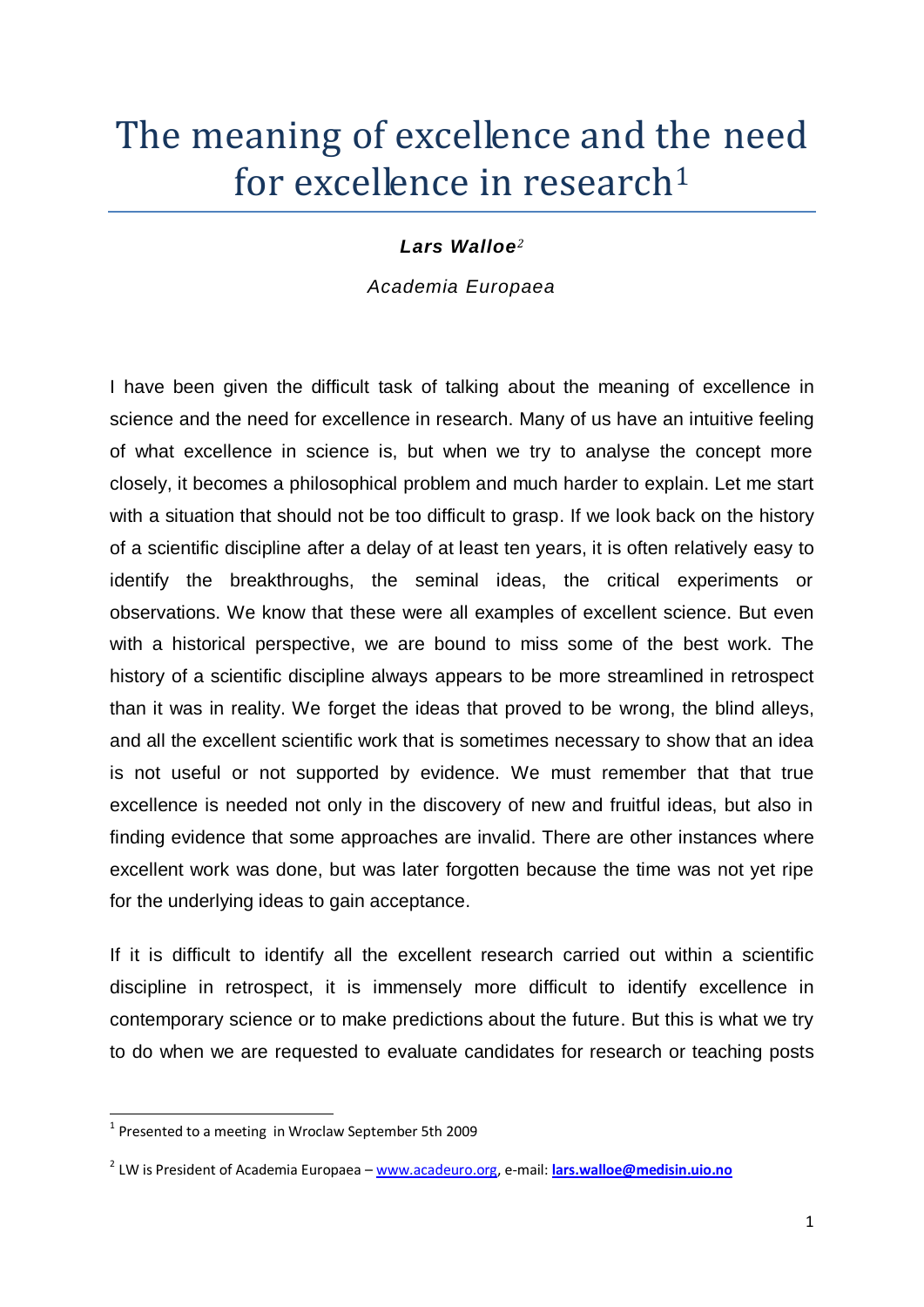at a university or when we try to select the best people and projects from a pile of applications for a research grant.

I am familiar with this problem from a long history of working in research councils. One of my current engagements is to chair one of the panels responsible for choosing high-achieving young researchers for the Starting Grants from the European Research Council. We have already started the third round, and constantly face the problem of deciding which proposals seem to be most promising and meet the standard of excellence, and which applicants have the necessary potential. So the real problem is that we are trying to make predictions about future excellence in science.

Rather than trying to give you a prescription for how to judge excellence, I would like to share some rather fragmentary ideas that will show why the issue is so important and which pitfalls we need to avoid.

#### *Excellence in retrospect*

As I have already mentioned, there are a number of examples of excellent work that was done but then forgotten, simply because the time was not yet right to assess it properly and to follow up the new ideas. Most of you probably know better than I do that the first law of thermodynamics was discovered independently at the same time by three scientists – Joule in England and Mayer and Helmholtz in Germany. Clearly, science had progressed so far that the time was ripe to abandon phlogiston theory, with the old concept of heat as a substance, and to propose the modern concept of heat as a form of energy. This was a scientific revolution in the sense used by Thomas Kuhn – a paradigm shift. Many of you will also know that the second law of thermodynamics is older than the first. The second law defines an upper limit for the amount of physical work it is possible to obtain from a given amount of heat and available temperature difference. The second law was first formulated by Carnot in France about twenty years before the first law, when most physicists and engineers still believed heat to be a separate substance. If we read Carnot's publications carefully, it becomes clear that he in fact already considered heat to be a form of energy. However, the time was not yet ripe for his insight into the nature of heat, so this aspect of his work was neither well understood nor properly assessed by his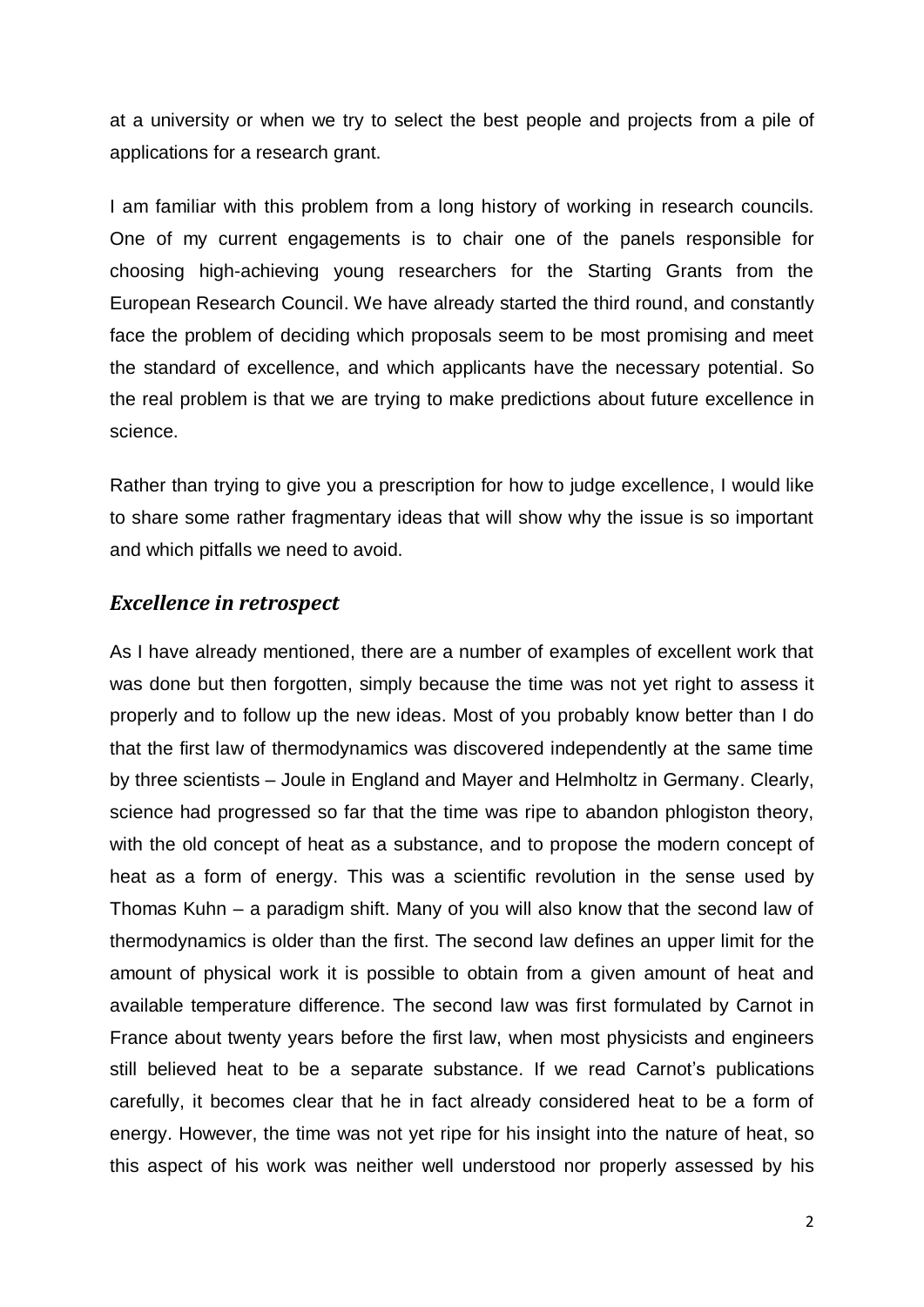contemporaries, and did not result in any experimental investigations. From today's perspective, we therefore judge the second law of thermodynamics to be Carnot's major contribution to the science of heat.

We can find similar examples in many other scientific disciplines. Not so very far south of here, in the mid-19<sup>th</sup> century, Gregor Mendel made fundamental discoveries on the [inheritance](http://en.wikipedia.org/wiki/Biological_inheritance) of certain [traits](http://en.wikipedia.org/wiki/Trait_(biological)) in [pea](http://en.wikipedia.org/wiki/Pea) plants, which more than thirty years later became part of the foundation of modern genetics. The significance of Mendel's work was not recognized until the turn of the  $20<sup>th</sup>$  century. His excellent work would have been completely forgotten if it had not been rediscovered by three later geneticists, [Hugo de Vries,](http://pl.wikipedia.org/wiki/Hugo_de_Vries) [Carl Correns](http://pl.wikipedia.org/w/index.php?title=Carl_Correns&action=edit&redlink=1) and [Erich Tschermak.](http://pl.wikipedia.org/wiki/Erich_Tschermak) They acknowledged Mendel's priority, but if they had not done so, Mendel would probably have been completely forgotten and his ingenious and pioneering work would have had no real scientific or practical impact. It is possible to say in very clear terms that scientific discoveries that undoubtedly carry the mark of excellence may easily be forgotten, not only because the time was not right, but also because they were not properly published.

Interestingly, the discovery of the two laws of thermodynamics is excellent counterexamples to the often-cited linear innovation model. This model assumes that the process of innovation starts with a breakthrough in basic science, a new concept or new theoretical understanding; this precedes applied research, which in turn is followed by the development of an actual product and maybe even a new industry. The steam engine patented by James Watts was constructed before the science of thermodynamics was even established. In fact, his steam engine provided an important stimulus for Carnot's investigations and for the subsequent development of theoretical thermodynamics with its modern approach. In contrast, the linear model clearly applies in the case of electricity and electromagnetism. First came Faraday's discoveries, then Maxwell's electromagnetic equations combining electricity and magnetism, and only after that the development of radio communications and finally television and modern telecommunications. Although Faraday already had some practical visions of what might emerge from his work, it is highly unlikely that Maxwell had any idea of how far his theoretical work would lead mankind.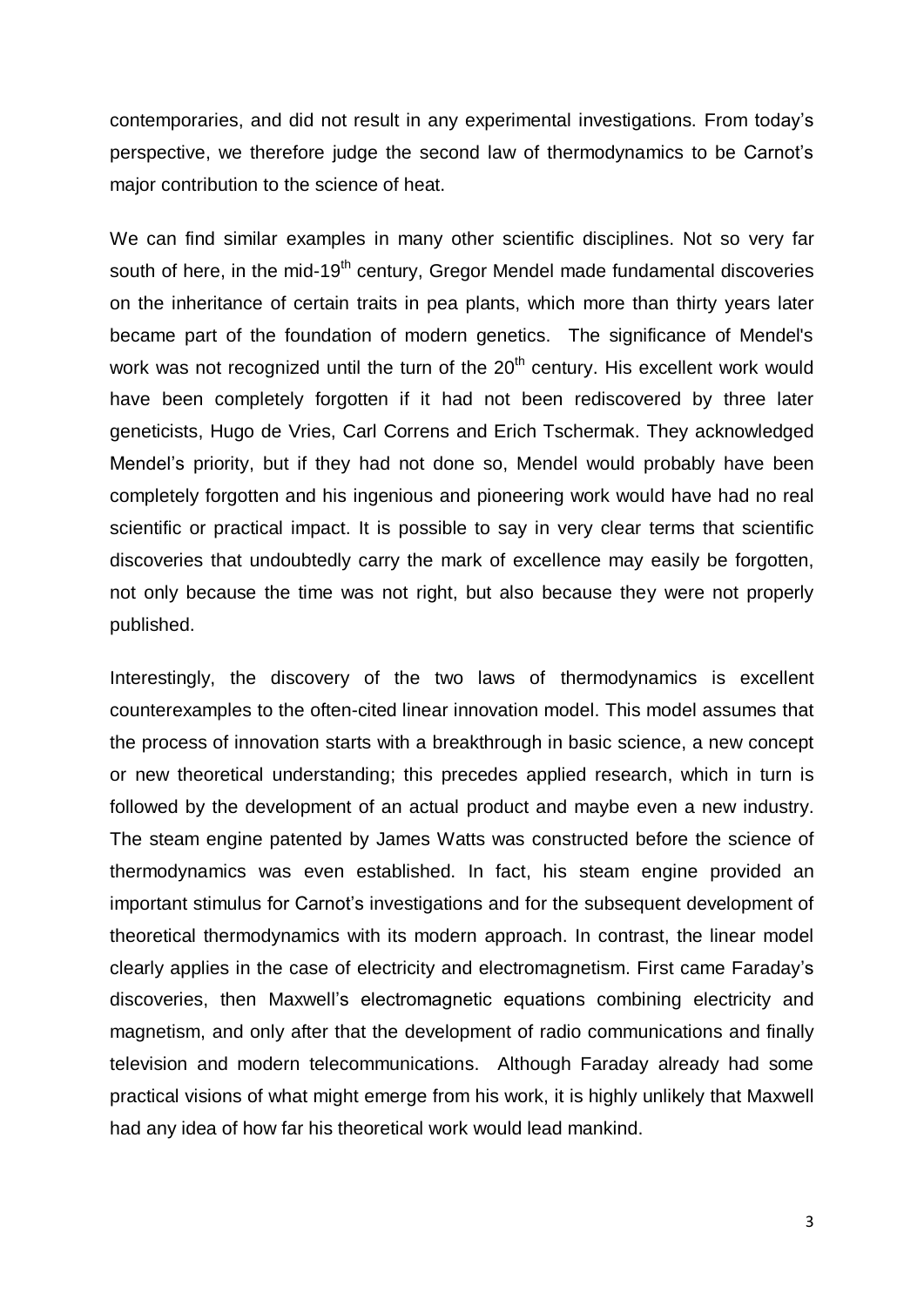In medicine, we have the example of Fleming's discovery of penicillin. This discovery was accidental, and although Fleming had long experience as an army doctor and a bacteriologist, he did not envisage the practical impacts of his discovery. Applied research came considerably later, when Florey and Chain developed methods for industrial production. Mass production of purified penicillin did not start until the end of the Second World War. All three scientists shared the Nobel Prize, but Fleming's citation, unlike those for the other two, did not mention the practical use of penicillin in medical treatment. The story of penicillin is a clear example of the linear innovation model, in contrast to the story of thermodynamics and the application of its laws.

Is excellence in research always needed? I believe not. Sometimes we need good reliable science, but not necessarily excellent science, because there is a piece of standard research work which has to be done and done reliably. A new treatment may for example need to be compared to an old method to determine which is better, or a new piece of equipment needs to be developed.

# *Judging excellence in contemporary scientific work*

How can we judge excellence in contemporary scientific work – or in proposed future work? This is the situation we have to deal with in evaluation committees for grants and in selection committees for new research positions. My opinion on these issues, which I wish to share with you, comes from years of experience of this kind of work in the Research Council of Norway, in the European Science Foundation and now in the European Research Council.

In the evaluation process, many scientists and nearly all university and research council administrators love all kinds of bibliometric tools. There is of course a simple explanation for this. The "bureaucracy" would like to have a simple quantitative tool, which with the aid of a computer and the internet would give an "objective" measure of excellence. However, excellence it not directly related to the impact factor of the journal in which the work is published, nor to the number of citations, nor to the number of papers published, nor even to other more sophisticated bibliometric indices. Of course there is some correlation, but in my view it is weaker than many people would like to believe, and uncritical use of these tools easily leads to the wrong conclusions. For instance, the impact factor of a journal is mainly determined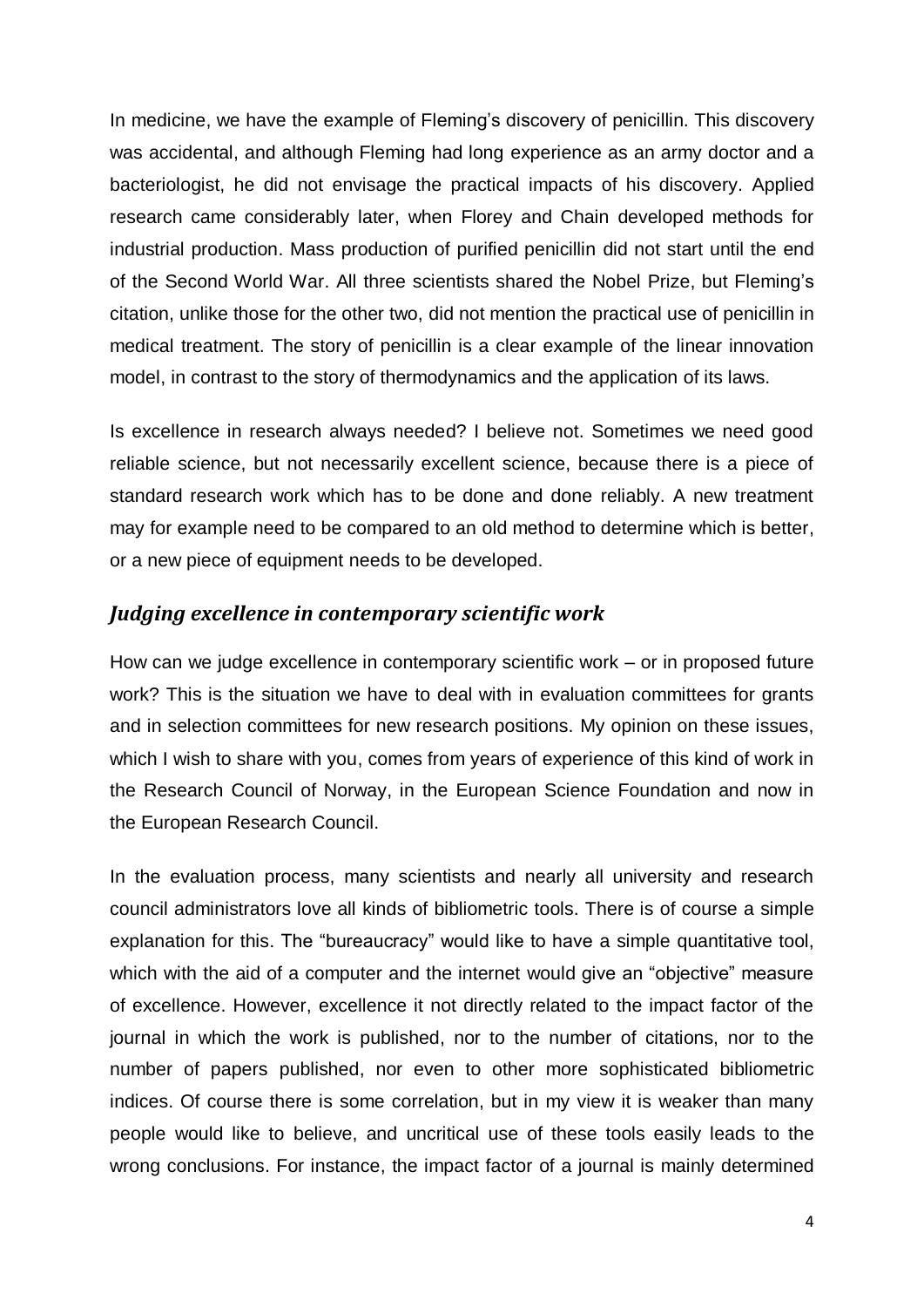by the very best papers it publishes, and not by much larger number of ordinary papers it publishes. We know very well that even high impact factor journals like *Science* and *Nature* or high impact journals in more specialized fields publish less excellent papers from time to time.

I often meet scientists who see obtaining high bibliometric factors as the prime goal of their work. Too many of them are not really excellent, but have been lucky or work in a field where it is easier to obtain many citations. A high publication rate and a large number of citations for each paper is often a sign of what Thomas Kuhn called "normal science", which of course is necessary, but often somewhat boring. If you are working with established methods in a popular field, you can be fairly sure of having your papers published. I could give you details of some medical fields where I know that this has happened or is happening today. Scientists in such fields have many publications and citations, but their research is not necessarily excellent.

So we really must fight to prevent judgments from being based primarily or exclusively on bibliometric methods, which I think have become a disease of modern times. Take these data into account, yes, but do not treat them as an absolute truth.

So what is the alternative to bibliometric methods? It is of course to use some kind of peer-review process. But even peer review has its disadvantages. It is timeconsuming, and it only functions well if the chosen peers are not only good scientists themselves, but also have a broadminded approach to what constitutes excellent scientific contributions in their own field. Too many scientists who are excellent researchers consider somewhat naively that the only right way to do science is exactly the way they themselves do it. And often these scientists become referees, advisors or even the decision makers at various levels. This attitude to excellence can have serious consequences, since really promising scientists or projects may get lost in the selection process. I often find it necessary to remind a committee of peers of the truism that excellent contributions to science can be made in very different ways and at very different levels in the research process.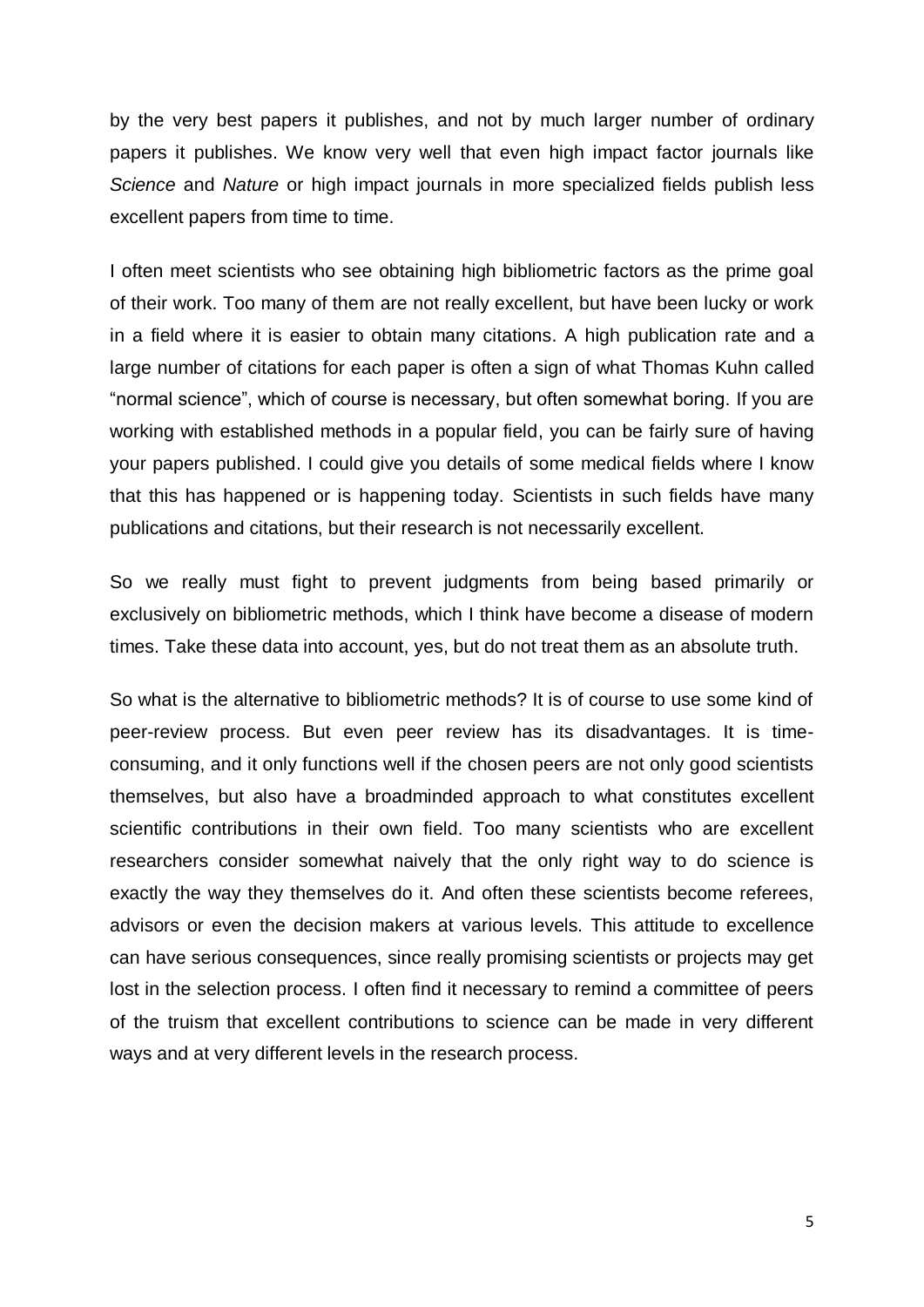# *Where can we find excellent science?*

I am sorry to repeat this truism – but there are many ways to do good science and even excellent science. One researcher may formulate a new hypothesis based on the failure of an older one. This may be an important contribution even if the scientist involved is not able to test the hypothesis herself. Other scientists may develop important new methods or equipment, or painstakingly collect data in a laboratory or in the field using established methods. Similarly, just collecting the necessary data or doing the right experiments to test a new hypothesis formulated by someone else could also constitute excellent and valuable science. Critical reanalysis of other people's published or unpublished works, with full acknowledgement of the original author, can result in important new insight and thus represent excellent work in science. There are many different scientific activities which can be excellent if they are done in the right way.

Interestingly, even formulating a hypothesis that are later proved to be wrong can be an excellent contribution to science. May I remind you that the well-known neurobiologist Sir John Carew Eccles from Australia believed for a long time that connections between neurons were electrical, not chemical as we know today. He first defended his incorrect hypothesis through a variety of experimental work which he published over many years, but later proved himself to be wrong and changed his position. He was finally awarded the Nobel Prize in Physiology and Medicine for all this work, which is a superb example of what is meant by excellence in research.

### *What are the consequences for European research councils?*

So what are the consequences of all this for the work we do for instance in the European Research Council? Do we manage to identify the likely excellence of researchers and the research they are proposing? I believe those who are invited to be committee members, panellists and referees do the best they can. But the real issue is what is the excellence we should be funding, given the public character of the money whose use we are deciding on in this European institution.

The US can give us a good indication, especially the National Science Foundation and National Institute of Health. The latter is the prime funding body for biological and medical sciences. The American system tracks a whole innovation line, from very